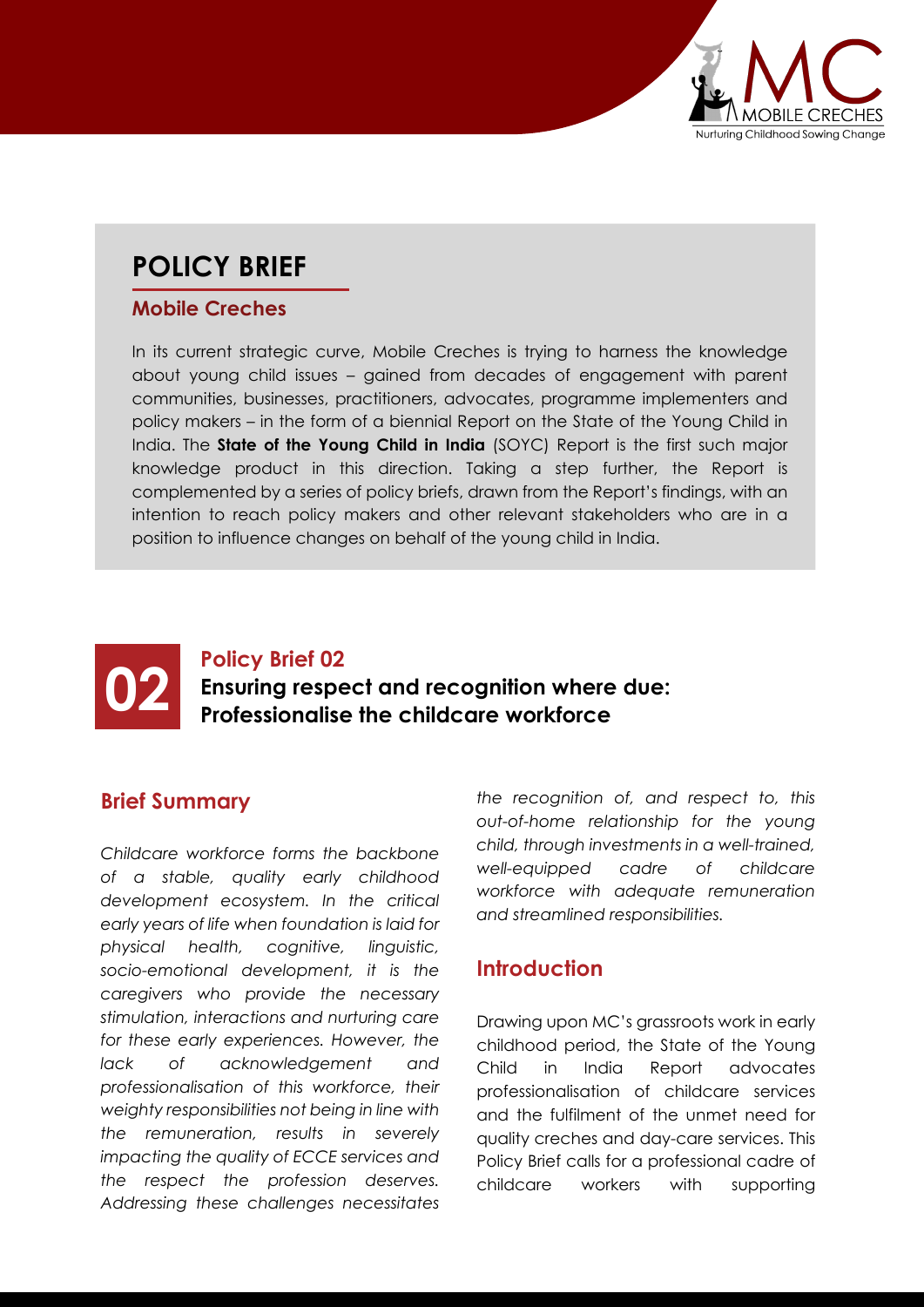

evidence on how due acknowledgement and remuneration of their role, in line with their responsibilities, and community engagement can bring multiple benefits in the delivery of quality, accessible and equitable ECCE services, and improvements in the development of the young child.

The positive transformation of a child's development trajectory, combining efforts both within and outside the home, necessitates adequate nutrition, hygienic environment, early education, nurturing care and safety and protection. The childcare workforce forms one of the central components outside the home that marks the quality of such interventions and the consequent outcomes for a better early childhood care and development. The workforce includes caregivers in homes, anganwadi workers (AWW) and helpers (AWH), Accredited Social Health Activist (ASHA), pre-school teachers, creche workers, supervision and administrative incharges, teacher trainers.

This policy brief highlights the importance of a trained, professional cadre of childcare workforce to ensure optimal development of the young child. It analyses the current scenario of lack of respect and due remuneration for their challenging working conditions, in addition to a low priority of the sector for policy makers, with the resulting low morale of the workforce. This brief highlights an urgent need to professionalise the childcare sector, duly recognized by the State, where the current system of honoraria is replaced with fair remuneration for the work being done, well-functioning systems of training, and better working conditions for the childcare workforce.

### **Envisioning a Dedicated ECCE Workforce: Mapping the Benefits**

Over the decades, strong evidence has emerged of early childhood development services having a positive impact on children's developmental outcomes, provided the level of service quality is high.<sup>i</sup> There is also enough research that has highlighted the significance of the early childhood workforce in influencing the quality of ECD services. For example, it has been noted that the level of education and participation in training of the personnel engaged in ECD services is a better predictor of the overall quality of the programme as compared to other factors such as the child-worker ratio or the group size.<sup>ii</sup>

Studies have demonstrated the efficacy of better trained and duly qualified childcare workforce in delivering key services. A study conducted in the US found that 'staff with a higher level of formal education had more specialized child-related training, held less authoritarian child-rearing beliefs, and worked in settings rated as more safe, clean, and stimulating.'iii Higher teacher qualifications have also been linked to improved supervision, room arrangement and a warm, child-friendly environment for interactions to take place.<sup>iv</sup> However, not only is pre-service training important, the quality of such a degree programme is more critical to ensure better grounded knowledge in early childhood development. Further, in-service training is also important to improve knowledge and skills, to learn diverse and emerging practices in the field of engagement and to ensure that the workforce, despite diverse backgrounds, is imparted a core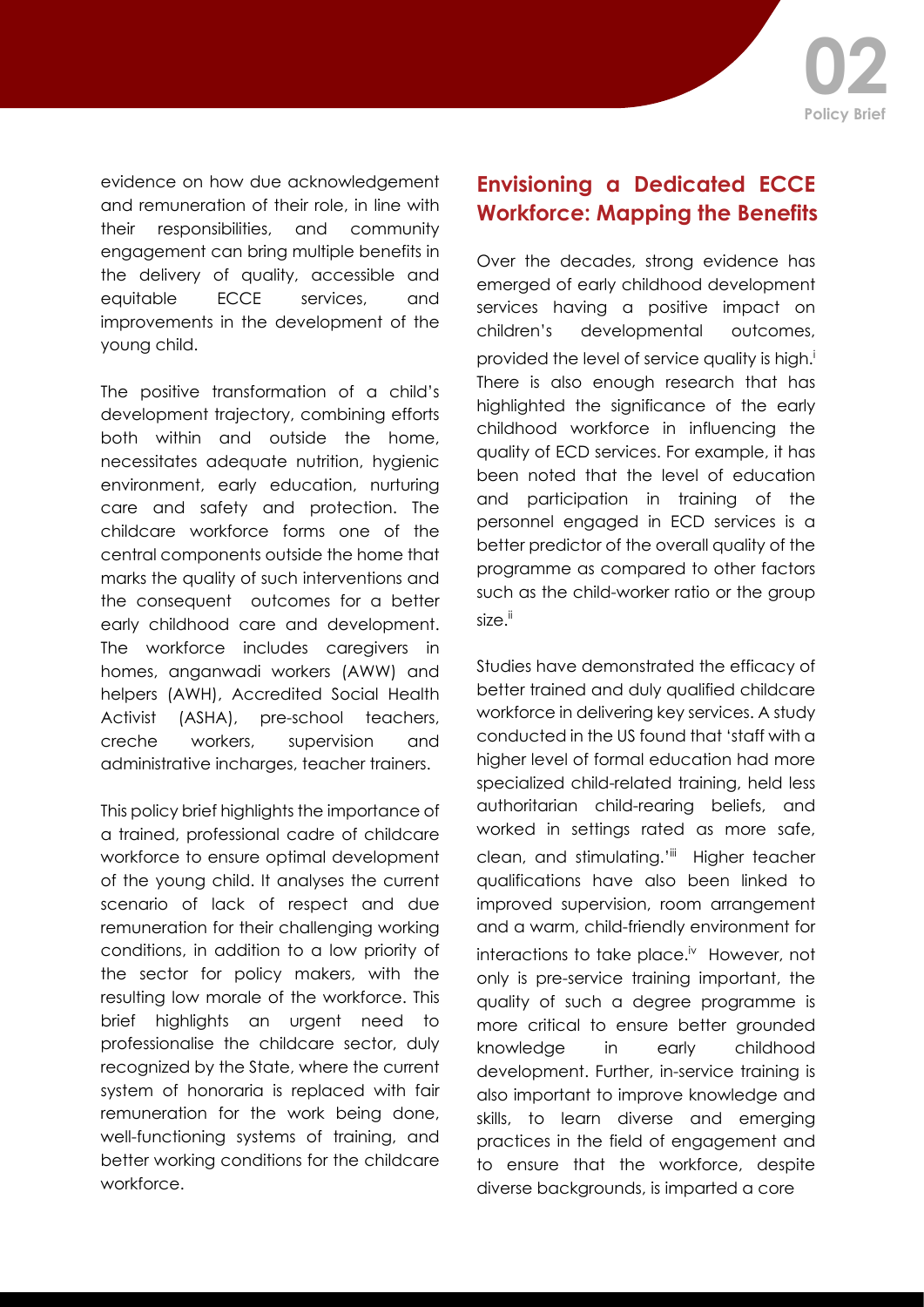skill set to systemize the approach.

In an era of globalization, where market forces have significantly altered family functioning, pushed men, women, or even entire families to migrate in search of better economic opportunities, both parents being engaged in work, or the inability of families to cope with the changing socio-economic dynamics, affects childcare significantly. Where multiple factors of poverty, and other intersecting marginalities, render families unable to provide the required childcare, it is necessary for the State to provide services both within the home as well as in institutional settings through a well-trained, qualified, recognized, dedicated and sufficiently motivated ECD workforce for universalized service provision. A fuller understanding of the needs of children in such settings can also come through a properly trained workforce. This recognizes the importance of an enabling environment for the young child, founded on inclusion, social justice, safety and well-being of the young child, and a gender-transformative childcare approach.<sup>v</sup>

## **Low paid, hardly acknowledged: The Limits of Childcare Work**

Despite the criticality of a professional workforce to optimise the outcomes of ECD interventions, the overall childcare ecosystem is severely under-resourced and weighty expectations are placed on the workforce even as they are paid little and not seen in the paradigm of a professional workforce. Every anganwadi centre comprises of the AWW, who is given the responsibility to not only take care of the

children and plan the menu based on locally available food but also collect health and nutrition data on both mothers and children as well as educating the community, rendered support by anganwadi helper, auxiliary nurse midwife and ASHA worker as a community health advocate. However, the multi-faceted responsibilities of the childcare worker within the home and in institutional settings are hardly acknowledged. The common perception around the childcare worker is that of "least valued employees" which is made evident by the low salaries<sup>vi</sup> resulting in low morale, even as there is a growing awareness regarding the criticality of their role. ICDS has treated the frontline workforce as part-time, 'honorary' workers with compensation even below the minimum wages in most states. For AWWs, the average national income is 4,500 INR while for ASHA it is 1,800 INR along with incentives. Such treatment has severely undermined the overall perception of childcare.

While the number of AWC has grown over the years, it has been reported that there is a hard struggle when it comes to hiring and retaining enough frontline workers. Owing to their working conditions, lack of training opportunities and recognition, absenteeism and vacancy rates have been found to be quite high in certain states.<sup>vii</sup> The discontent has been visible in large scale protests by these workers across India, and needless to say, affects childcare interventions.

There is also a dearth of supportive supervision that could enable better performance and accountability as well as help with problem solving at the supervisory level. There is a severe lack of recognised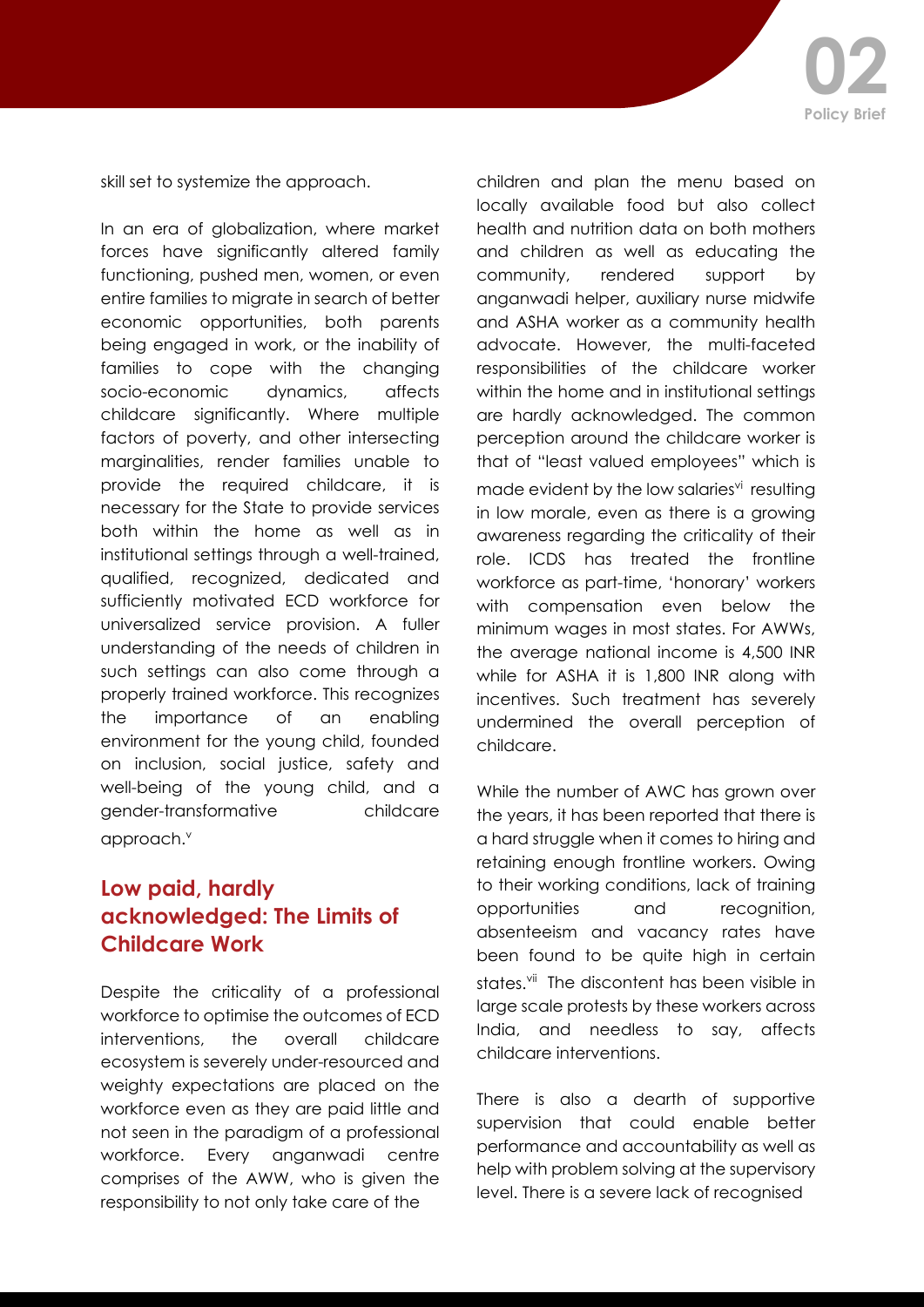institutes for training for the ECD workforce, such that it hampers capacity development towards delivering good quality ECD services. There are no attempts towards the development of capacities and competencies of AWWs and ECCE teachers, as per requisite norms of NCTE for pre-school teachers.

The increase in salaries of frontline workers would be the first step in treating them as professional childcare workers. As the fiscal analysis in Chapter 6 of the SOYC Report notes, assuming the sanctioned AWWs as 1,400,000, a proposed salary of 10,000 INR per month would mean 77 billion INR expenditure while for 900,000 ASHA workers, a proposed salary of 8,000 INR would mean 66.96 billion INR, resulting in a total expenditure of 167.76 billion INR per annum. The analysis also highlights that a child budget of INR 12.5 billion annually, amounting to 20% of the social sector outlay, would provide adequate provision for all the funding gaps including for professionalization of childcare services. Such an investment will be critical for a professional, well-trained ECD workforce providing equitable, quality ECCE services.

This additional investment in childcare services is critical, and as the SOYC Report has noted returns on investment in the child would exceed budgetary spends on any alternate government infrastructure or welfare programmes.

#### **Policy Recommendations**

• The recognition of ECD workforce as professional by the State must operationalize systems for training and accreditation. For the Anganwadi Centres, two workers need to be employed for the

under 3 and 3-6 year age groups respectively. One must be specifically trained to work with children under 3 years and the second as an ECCE teacher for children in the 3–6 year age group, with remunerations as per qualification and roles.

• In line with their weighty responsibilities, a full time role as professionals and the intensive community engagement envisaged for such a role, their remuneration must be enhanced. For the AWWs, the Central government should raise its share in payment from the existing national level average remuneration of INR 4,500 to INR 10,000, benchmarked to the wholesale price index (WPI) and increased on a pro-rata basis for each rise in the WPI. For the Anganwadi Helper and creche worker, the payment should be 10,000 and 8,000 INR respectively.

For ASHA workers, the monthly honorarium of INR 4,500 in addition to the incentives should be increased to INR 8,000 in addition to performance incentives, with pro rata revision of the remuneration with increases in WPI. The total expenditure for such remuneration is detailed in Chapter 6 of the Report.

• Despite the focus on universalization of ECCE in the National Education Policy 2020 it does not provide any policy roadmap of financial commitment to achieve this. The Government of India must expand the scope of RTE to under sixesviii ; as a justiciable right, it will be a critical step to ensure increased budgetary allocations for quality ECCE, including for due remuneration to the ECCE workforce and to ensure equitable ECCE services across settings.